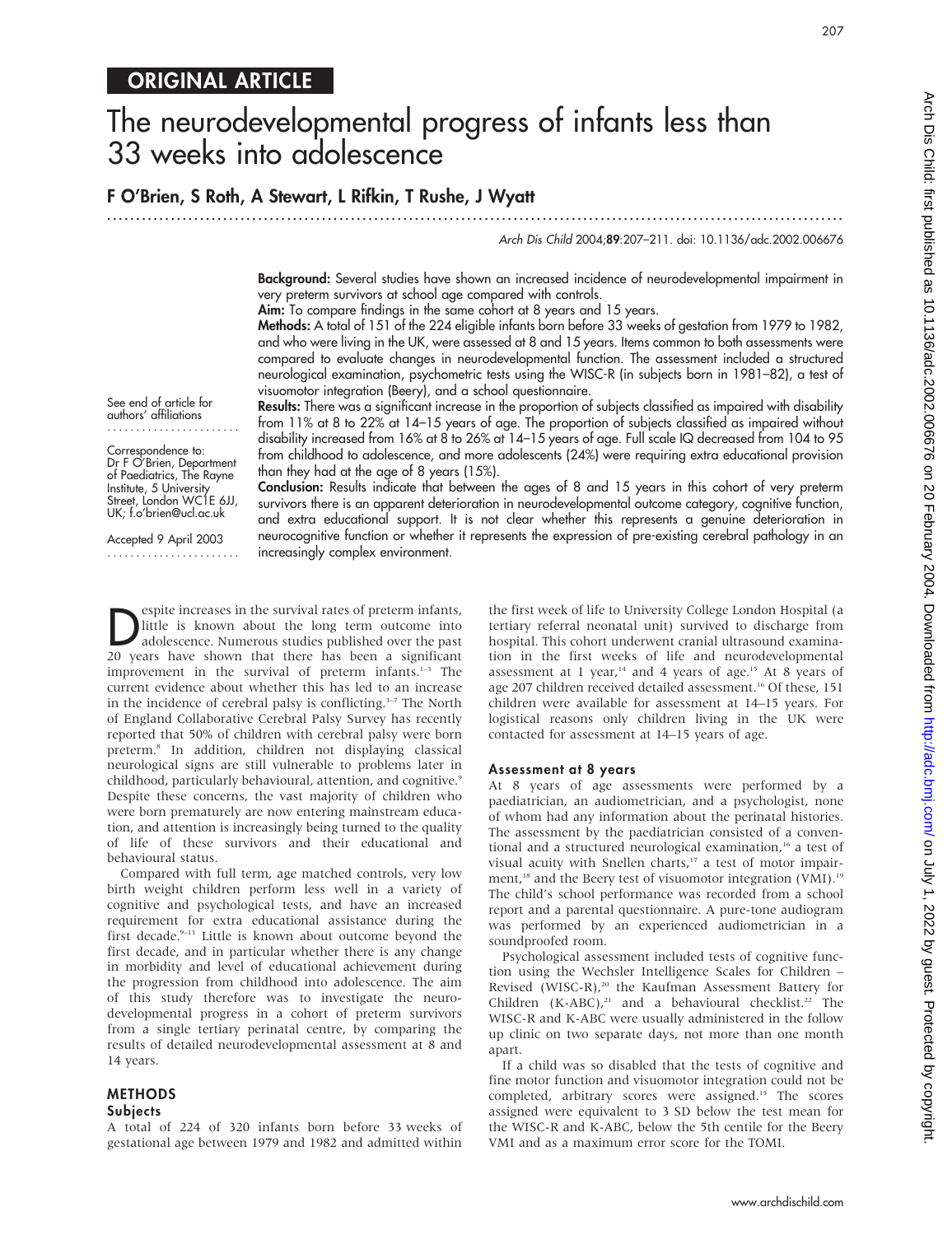#### Assessment at 14–15 years

At 14–15 years of age the assessments were carried out by a psychologist, a paediatrician, a neurologist, and a psychiatrist, all of who were blind to both perinatal events and the results of the assessment at 8 years. The paediatrician performed a neurological examination<sup>16</sup> and a test of visualmotor integration.<sup>19</sup> The paediatrician also performed the premorbid adjustment scale,<sup>23</sup> which assesses school performance and social adjustment, the Rutter behavioural score,<sup>24</sup> and gave the parents a structured interview. The psychologist administered the Schonnel test for reading age,<sup>25</sup> and the WISC-R intelligence quotient<sup>20</sup> was performed in children who had been born in 1981 and 1982. A neurologist also independently carried out a standardised neurological examination. Information regarding behaviour and school performance was also sought.

## Definition of impairment and disability

At both 8 and 14 years of age children were assigned to three outcome groups: impairment leading to disability; impairment without disability; and no impairment. The definitions for these outcome groups are provided in the Appendix.

In order to ensure consistency, the neurological assessment and the assignment of subjects to outcome category was supervised by the same researchers (SR and ALS) at both ages.

#### Data analysis

The results of the assessments were coded and analysed by computer using the Wilcoxon signed rank test,  $\chi^2$  test, and paired t test (Statistical Package for Social Sciences, version 7.0).

#### **Ethics**

Consent for the follow up study was obtained from the Joint University College London/University College Hospital Committee on the Ethics of Human Research and the Joint Medical Ethical Committee of the Institute of Neurology and National Hospital for Neurology and Neurosurgery.

## RESULTS

At 14–15 years the 151 subjects who were assessed represented 67.4% of the eligible cohort. At least 11 children were living abroad and unable to attend for assessment. We were therefore able to assess 71% of available survivors living in the UK. A comparison between surviving infants who were assessed at 14–15 years and those who were not, showed that there was no significant difference for gestational age (29.3, SD 2.1  $v$  30.1 SD 1.7). There was a weakly significant difference ( $p = 0.03$ ) in birth weight between the two groups (1306 g, SD 319 g assessed v 1449 g, SD 360 g not assessed). A further comparison was made of the neurodevelopmental status at 1 and 8 years of age; there was no significant difference between those who were assessed at 14–15 years and those who were not. It seems likely therefore that the population studied was representative of the cohort as a whole. Table 1 shows the perinatal characteristics of the subjects.

Table 2 shows the number (and percentage) of children classified as either normal, impaired without disability, or

| <b>Table 1</b> Perinatal characteristics                                                                                                            |                                                |
|-----------------------------------------------------------------------------------------------------------------------------------------------------|------------------------------------------------|
| Gender, male: female<br>Gestation (weeks), median (range)<br>Birth weight (g), median (range)<br>SGA $\left($ < 10th centile), n $\left(\% \right)$ | 84.67<br>29 (24-32)<br>1282 (600-2230)<br>6(4) |
| *Delivery data missing for one subject.                                                                                                             |                                                |

Table 2 Comparison of neurodevelopmental outcome category during childhood and adolescence for expreterm infants born  $<$ 33 weeks gestation (n = 151)

|                       | 8 years     |       | $14-15$ years |       |
|-----------------------|-------------|-------|---------------|-------|
|                       | $\mathbf n$ | (%)   | n             | (%)   |
| Not impaired          | 99          | (65%) | 40            | (27%) |
| Impairment            | 35          | (23%) | 77            | (51%) |
| $Impair + disability$ | 17          | (11%) | 34            | (22%) |

impaired with disability at both 8 years and 14–15 years. It can be seen that the proportion of subjects classified as disabled doubled from 11% at 8 years to 22% at 14 years.

In order to establish which components of the neurodevelopmental assessment contributed to the observed apparent deterioration between 8 and 15 years, we analysed in more detail the results of the WISC-R, VMI, and neurological examination. Table 3 illustrates the results of the psychometric test (WISC-R) performed on children born 1981–82 and the VMI test. Performance IQ was calculated from five subsets at 8 and only two subtests at 15; for this reason we have only displayed the comparable two subtests in which a deterioration can be seen between the two ages. Figure 1 shows the changes in full scale IQ. Using the Wilcoxon signed rank test we found a statistically significant difference in the children with an IQ  $>84$  at 8 years (n = 56; 85%) compared to the same test results at 14 years ( $n = 45$ ; 68%;  $p = 0.004$ ). Similarly, the proportion of children with an IQ of 70–84 at 8 years ( $n = 8$ ; 12%) had increased ( $n = 16$ ; 24%) by adolescence ( $p = 0.002$ ). There was no significant change in the proportion of 8 year olds with an IQ  $<$  70 when measured at 14 years.

Table 4 shows the neuromotor test results for the whole cohort at 8 and 14–15 years. It can clearly be seen that the proportion of subjects classified as normal at 8 years has decreased from 82% to 65% at 15 years. There has been a corresponding increase in impairment from 13% to 30% from childhood to adolescence with little change in those classed as disabled.

Table 5 shows the provision of extra educational assistance at the two age groups. There was a significant increase in the provision of assistance at the older age group. This was almost entirely due to increased assistance for children in mainstream schools.

## **DISCUSSION**

We have shown that there is an apparent deterioration in neurodevelopmental status between the ages of 8 and 15 years in a cohort of preterm children. The most striking change was an increase in the proportion of children previously assessed as normal who had mild impairments at 15 years. The decline in assessment scores involved both cognitive and neurological measures. In line with these findings there was an increase in the number and proportion of subjects requiring extra educational provision in adolescence compared with 8 years of age.

### Comparison with other studies

Our results are consistent with those of other studies documenting the prevalence of neurodevelopmental problems during both the childhood years and adolescence,<sup>26</sup> although methodological differences make precise comparison difficult. Pharoah and colleagues, $27$  in a study of 8 year old children with birth weights  $\langle 2000 \text{ g}$  found 11.6% had definite motor impairment and a further 21.6% had moderate motor impairment as assessed by the TOMI at 8 years. They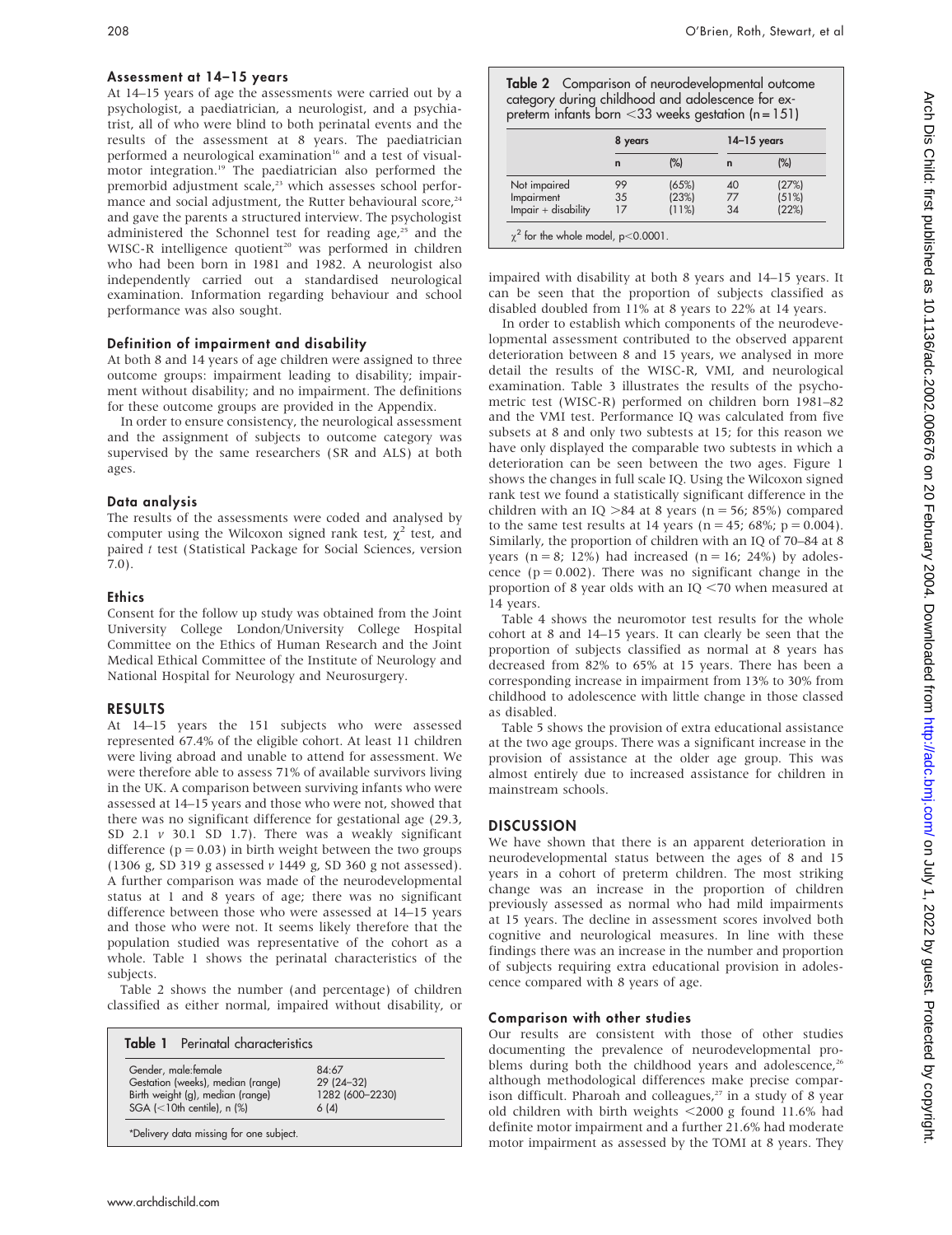|                                 | Age at test |               |             |
|---------------------------------|-------------|---------------|-------------|
|                                 | 8 years     | $14-15$ years | p           |
| WISC-R full scale IQ, mean (SD) | 104(18)     | 95 (18)       | $< 0.0001*$ |
| WISC subscales, mean (SD)       |             |               |             |
| Performance IQ                  | 98 (16)     | 95 (21)       | NS          |
| Picture completion              | 11(3)       | 9(3)          | $< 0.0001*$ |
| <b>Block</b> design             | 10(3)       | 9(3)          | $< 0.0001*$ |
| Verbal IQ                       | 109 (19)    | 95 (18)       | $< 0.0001*$ |
| Similarities                    | 12(4)       | 10(3)         | $< 0.0001*$ |
| Vocabulary                      | 12(3)       | 10(4)         | $< 0.0001*$ |
| VMI, mean (SD)                  | 42 (28)     | 54 (38)       | <b>NS</b>   |

also found lower reading ages and WISC scores compared with controls.

Cognitive outcome at 8 years of age in our study was comparable to the results of other studies. For example, Saigal and colleagues<sup>26</sup> found that extremely low birth weight children at the age of 8 years had mean WISC-R full scale IQ of 91 compared with matched controls who had IQ scores of 104.

In our cohort the proportion of children receiving extra educational provision at 8 years of age was 15%. This is comparable with the estimate of the 1976 Court Report, $28$ which estimated that 14% of all children in the general UK population received extra educational provision. However, several other studies from other countries have found a greater requirement for extra educational provision. Horwood and colleagues<sup>29</sup> in New Zealand found 22.9% of children with birth weights of 1000–1499 g and 26.9% with birth weights <1000 g required extra educational assistance at 7–8 years. A large population study from the Netherlands of preterm and very low birth weight infants assessed at 9 years of age, found that 19% were in special schools and 38% of children in mainstream schools required extra help.30 A cohort of children in Liverpool, with birth weights  $\leq$ 1250 g, were also found to perform significantly less well than age matched classmates in a range of educational measures.<sup>31</sup><sup>32</sup> In contrast to the extensive outcome reporting at early

school age, much less has been reported about outcome into



Figure 1 Psychometric test scores (WISC-R) at 8 years and adolescence (n = 66) showing movement of individuals according to their full scale IQ. Each category corresponds to one standard deviation from the mean. Numbers in brackets show the number of subjects whose full scale IQ improved, remained constant, or declined, from age 8 years to adolescence.

adolescence. Cooke and Abernathy,<sup>33</sup> in a comparison of MRI and school performance found that the 12–13 year old subjects had a mean WISC IQ of 88, although there appeared to be no correlation between MRI abnormality and IQ, motor impairment, or frequency of attention deficits. Rushe et al found (in a subgroup of our study cohort) that verbal fluency scores at 15 years were significantly reduced compared with term controls, although a range of other neuropsychological tests gave results similar to controls.<sup>34</sup>

A population based study from the Netherlands<sup>34a</sup> recently reported that at 14 years, 27% of a cohort of preterm babies required special educational assistance. The investigators noted that in non-handicapped preterm survivors special educational assistance was four times higher than in the general population.

Powls and colleagues<sup>35</sup> assessed the motor skills of a cohort of very low birth weight children without major neurodevelopmental impairment at 6 years, 8 years, and 12–13 years. They found that although there was a significant improvement from 6 to 8 years of age, there was no further change at 12–13 years. At this age, however, 51% of the cohort had some degree of neuromotor impairment (scoring below the 15th centile), with  $34\%$  being significantly impaired ( $\leq 5$ th centile).

In a cohort of very low birth weight children, Botting and colleagues<sup>36</sup> noted deterioration in cognitive measures performed at 12 years compared to 6 years. In particular they noted an increase in the proportion of children with mild cognitive impairment. However, they also found an apparent deterioration in a group of classroom matched term controls, over the same time period. They concluded that the comparable drop in IQ in both groups could be accounted for by the revised standardisation of the WISC test in 1992.

A longitudinal study comparing assessment at 4, 9, and 19 years of age failed to show a decline in a preterm cohort of infants and instead showed that there was a slight decline in the performance of full term controls.<sup>37</sup> However, the population studied consisted of infants born between 27 and 32 weeks of gestation and different assessment tools were used at the different ages. Saigal and colleagues<sup>38</sup> found a decline in mathematical skills between the ages of 8 and

| Neuromotor categories<br>$(n = 149)$ | 8 years $(n = 150)$ ,<br>$n$ (%) | $14-15$ years<br>$(n = 149)$ , n $(%)$ |
|--------------------------------------|----------------------------------|----------------------------------------|
| Normal                               | 122 (82)                         | 98 (65)                                |
| Impaired                             | 20(13)                           | 45 (30)                                |
| <b>Disabled</b>                      | 8(5)                             | 6(4)                                   |

test.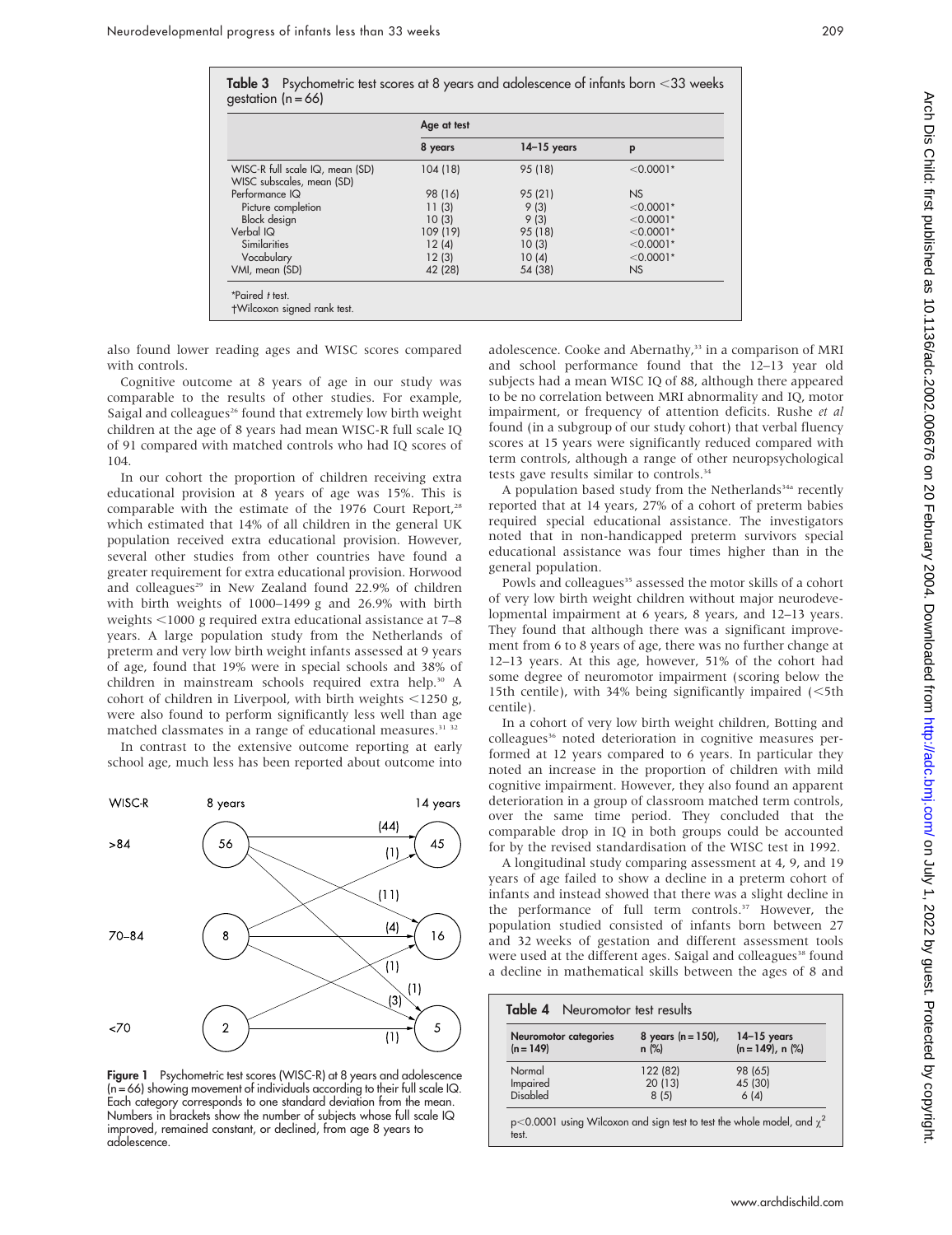|            | Table 5 Educational attainment and provision of |  |  |
|------------|-------------------------------------------------|--|--|
| assistance |                                                 |  |  |

|                                         | 8 years  | $14-15$ years |
|-----------------------------------------|----------|---------------|
| Achievement satisfactory                | 112 (74) | 96 (64)       |
| Teacher not satisfied                   | 14 (9)   | 10(7)         |
| Referred to educational psychologist    | 1(1)     | 4(3)          |
| Extra help in class (mainstream school) | 12(8)    | 22(15)        |
| Repeating a year                        | 1(1)     | 4(3)          |
| Behavioural problem only                | 1(1)     | 0(0)          |
| Special school                          | 10(7)    | 11(7)         |

teen years in a cohort of extremely low birth weight subjects despite the very high uptake of extra educational support which was required by approximately half of the subjects. This finding was independent of IQ, which remained stable over the same time.

In our study the same version of the WISC test was employed at both 8 and 15 years and the same subtests were performed at both ages. No correction for prematurity was performed at either age. It seems unlikely that the consistent decline in test performance with cognitive, neuromotor, and educational measures can be explained by an artefact of test standardisation.

Other hypotheses which might explain our findings are as follows. Firstly, there is a marked increase in the demands of cognitive processing and educational performance required at 15 years compared with 8 years. As preterm survivors are known to have a high incidence of minor cerebral white matter injury, $32$  the normal developmental maturation of processing abilities may be altered or delayed. Goldman-Rakic<sup>39</sup> concluded that cognitive function at a young age is located in subcortical areas, and only with increasing age does the cortex become functionally important. This model could offer an underlying neuropathological explanation for our findings. If, as we suspect, there is disruption to the higher centres of the brain during the perinatal period and that those areas only become functionally important at a later age, it would follow that deficits would only manifest themselves at a later stage. In a study of disabled children, Burack and colleagues<sup>40</sup> found a consistent deterioration in cognitive function in older children with Down's syndrome, although there was no decline in the functioning of a group of children with cerebral palsy of multiple aetiologies.

Secondly, the association between preterm birth and adverse socioeconomic circumstances<sup>29–31</sup> <sup>36 41–43</sup> could imply that some children with minor special educational needs may be deprived of appropriate educational and therapeutic support to enable them to fulfil their potential. This is consistent with our finding that only 15% of our cohort were receiving extra educational assistance at 8 years of age, compared with significantly higher rates of extra educational provision in comparable studies in New Zealand and the Netherlands.<sup>29</sup> <sup>30</sup> It is likely that some ex-premature children are particularly vulnerable to the effects of an unfavourable family and educational environment. Furthermore, detailed study of the interaction between underlying cerebral pathology and these environmental factors will be of great importance in elucidating the mechanisms of adverse outcome of preterm survivors into adolescence and beyond, and the early identification of individuals at particular risk.

## ACKNOWLEDGEMENTS

We would like to thank the staff of the Neonatal Unit, Children's Outpatient Department, Department of Audiology, and to Professor Brian Neville and the staff at the Wolfson Centre for allowing us to conduct interviews in their department. We are grateful to Ms Jenny Baudin and Ms Ann Seymour for conducting the psychometric tests

and to Ms Janice Townsend for coordinating the follow up programme. Thanks are also due to the large number of investigators who have been involved in this project and to Mrs Alison Skinner for her technical assistance. Finally we would like to thank the subjects and their parents for their support and cooperation.

## .....................

## Authors' affiliations

F O'Brien, S Roth, A Stewart, J Wyatt, Perinatal Brain Research Group, Department of Paediatrics, University College, London, UK L Rifkin, T Rushe, Institute of Psychiatry, King's College, London, UK

## APPENDIX

- Impairment with disability was assigned on the basis of disabling neurological signs, seizures, hearing loss requiring the use of hearing aids, cognitive function tests (WISC-R and K-ABC), and tests of motor impairment (Henderson-Stott) 2 SDs below the mean and test results  $\le$ 5th centile for visuo-motor integration (Beery) or a Rutter score  $>12$ .
- $\bullet$  Impairment without disability was assigned if there were abnormal neurological signs with normal function, a high tone hearing loss (not requiring hearing aids), a cognitive function or motor impairment test result between 1 and 2 SDs below the mean, or a visuo-motor integration score between the 5th and 10th centiles.
- All the remaining children were assigned to a normal category.
- At 14–15 years of age classification was as above with the following differences: a Schonell reading age less than 2 SD below the mean was taken as evidence of impairment severe enough to cause disability. Those with a reading age between 1 and 2 SD below the mean were classified as impaired but not disabled. The Henderson-Stott test is not validated at this age group and was therefore not performed.

## **REFERENCES**

- 1 Franco S, Andrews BF. Reduction of cerebral palsy by neonatal intensive care. Pediatr Clin North Am 1977;24:639–49.
- 2 Kudrjavcev T, Schoenberg BS, Kurland LT, et al. Cerebral palsy-trends in incidence and changes in concurrent neonatal mortality: Rochester, MN, 1950–1976. Neurology 1983;33:1433–8.
- 3 Meberg A, Broch H. A changing pattern of cerebral palsy. Declining trend for incidence of cerebral palsy in the 20-year period 1970–89. J Perinat Med 1995;23:395–402.
- 4 Dale A, Stanley FJ. An epidemiological study of cerebral palsy in Western Australia, 1956–1975. II: Spastic cerebral palsy and perinatal factors. Dev Med Child Neurol 1980;22:13–25.
- 5 Pharoah PO, Platt MJ, Cooke T. The changing epidemiology of cerebral palsy. Arch Dis Child Fetal Neonatal Ed 1996;75:F169–73.
- 6 Robertson CM, Hrynchyshyn GJ, Etches PC, et al. Population-based study of the incidence, complexity, and severity of neurologic disability among survivors weighing 500 through 1250 grams at birth: a comparison of two birth cohorts. Pediatrics 1992;90:750–5.
- 7 Tudehope D, Burns YR, Gray PH, et al. Changing patterns of survival and outcome at 4 years of children who weighted 500–999 g at birth. J Paediatr Child Health 1995;31:451–6.
- 8 Colver AF, Gibson M, Hey EN, et al. Increasing rates of cerebral palsy across the severity spectrum in north-east England 1964–1993. The North of England Collaborative Cerebral Palsy Survey. Arch Dis Child Fetal Neonatal Ed 2000;83:F7–12.
- 9 Pharoah PO, Stevenson CJ, Cooke RW, et al. Prevalence of behaviour
- disorders in low birthweight infants. Arch Dis Child 1994;**70**:271–4.<br>10 **Hack M**, Taylor HG, Klein N, *et al.* School-age outcomes in children with birth
- weights under 750 g. N Engl J Med 1994;**331**:753–9.<br>11 **McCormick MC**, Gortmaker SL, Sobol AM. Very low birth weight children: behavior problems and school difficulty in a national sample. J Pediatr 1990;117:687–93.
- 12 Saigal S, Rosenbaum P, Szatmari P, et al. Learning disabilities and school problems in a regional cohort of extremely low birth weight (less than 1000 G) children: a comparison with term controls. J Dev Behav Pediatr 1991;12:294–300.
- 13 Stewart A, Hope PL, Hamilton P, et al. Prediction in very preterm infants of satisfactory neurodevelopmental progress at 12 months. Dev Med Child Neurol 1988;30:53–63.